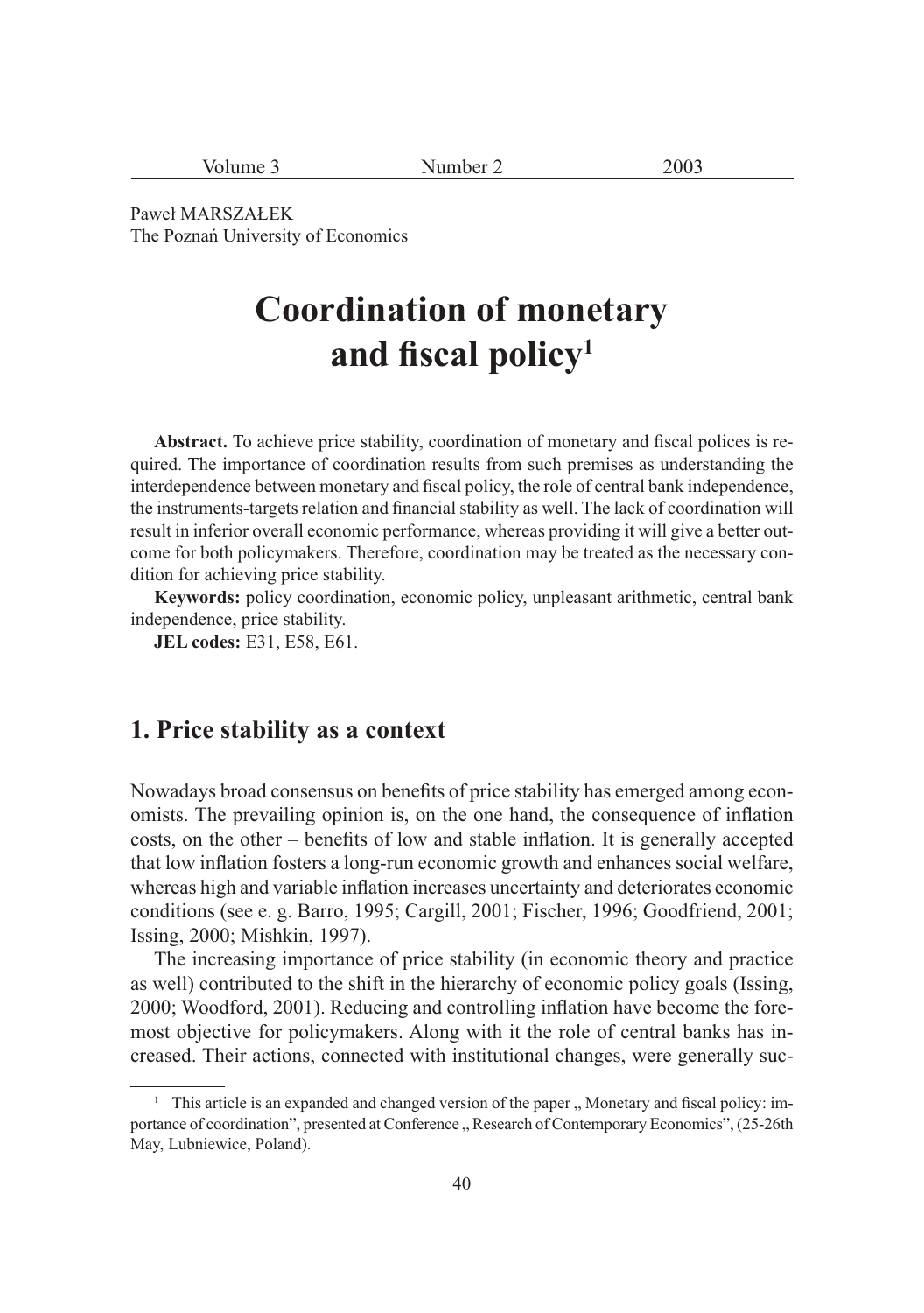cessful – average rate of inflation decreased significantly in the last two decades<sup>2</sup>. The disinflation process, however, was disrupted by many factors (fiscal, political or structural). As a result, more attention has been paid in recent years to potential threats of monetary policy efficiency and price stability<sup>3</sup>.

The coordination of domestic monetary and fiscal policy seems to be one of the most important problems. The aim of this paper is to present importance of this coordination for price stability. The view that monetary policy cannot function effectively without a good relation with fiscal policy is based on practical (problems of individual countries), and theoretical (mainly derived from game-theory models) premises. The paper focuses, however, on the latter ones. The main conclusion is that the coordination may be treated as the necessary condition for achieving price stability.

### 2. Fiscal influence on monetary policy and price stability

In the monetarist-Keynesian debate, monetary and fiscal policies were perceived as separable undertakings. Before the 1980s, economists generally agreed that fiscal policy had an impact on the price level only if the budget deficit was financed by printing money. If it is financed by bond issue, the prices remain unchanged and both policies are in principle autonomous (Wojtyna 1998, pp. 99–100).

Such a split seems natural – monetary and fiscal authorities are different entities with different instruments, goals and preferences. In 1981 Sargent and Wallace "burst the bubble" on this dichotomy, arguing that neither policy is conducted in a vacuum<sup>4</sup>. It may be appropriate to think of monetary and fiscal policy as separate ventures, but the crucial thing is to understand that the two interact: monetary policy actions have repercussions for fiscal policy settings and vice versa (Bhattacharya and Haslag, 1999).

Sargent and Wallace in their "unpleasant arithmetic" (1981) proved that both monetary and fiscal policies interact within a single, unified government budget constraint<sup>5</sup>. They showed that if the fiscal authorities embark on the path of unsustainable deficits, the central bank might eventually be forced to print money (and

<sup>&</sup>lt;sup>2</sup> In OECD countries it decreased from 10, 2% in 1970s to 1, 4% in 1999 (Cargill, 2001; Vinals, 2000).

<sup>&</sup>lt;sup>3</sup> It must be emphasized that inflation is not the only one threat to price stability. In recent years, even more attention has been paid td deflation, as a source of price instability (see e. g.: Ahearne et al, 2002; Bernanke, 2001; Buiter, 2003; Taylor, 2001),

<sup>4</sup> For comments see: Bhattacharya, Guzman, Smith, (1998); Darby (1984); McCallum (1990); Sargent (1987).

<sup>&</sup>lt;sup>5</sup> Intertemporal budget constraint had been known earlier, but it got new meaning by taking into consideration rational expectations (Wojtyna 1998, p. 101).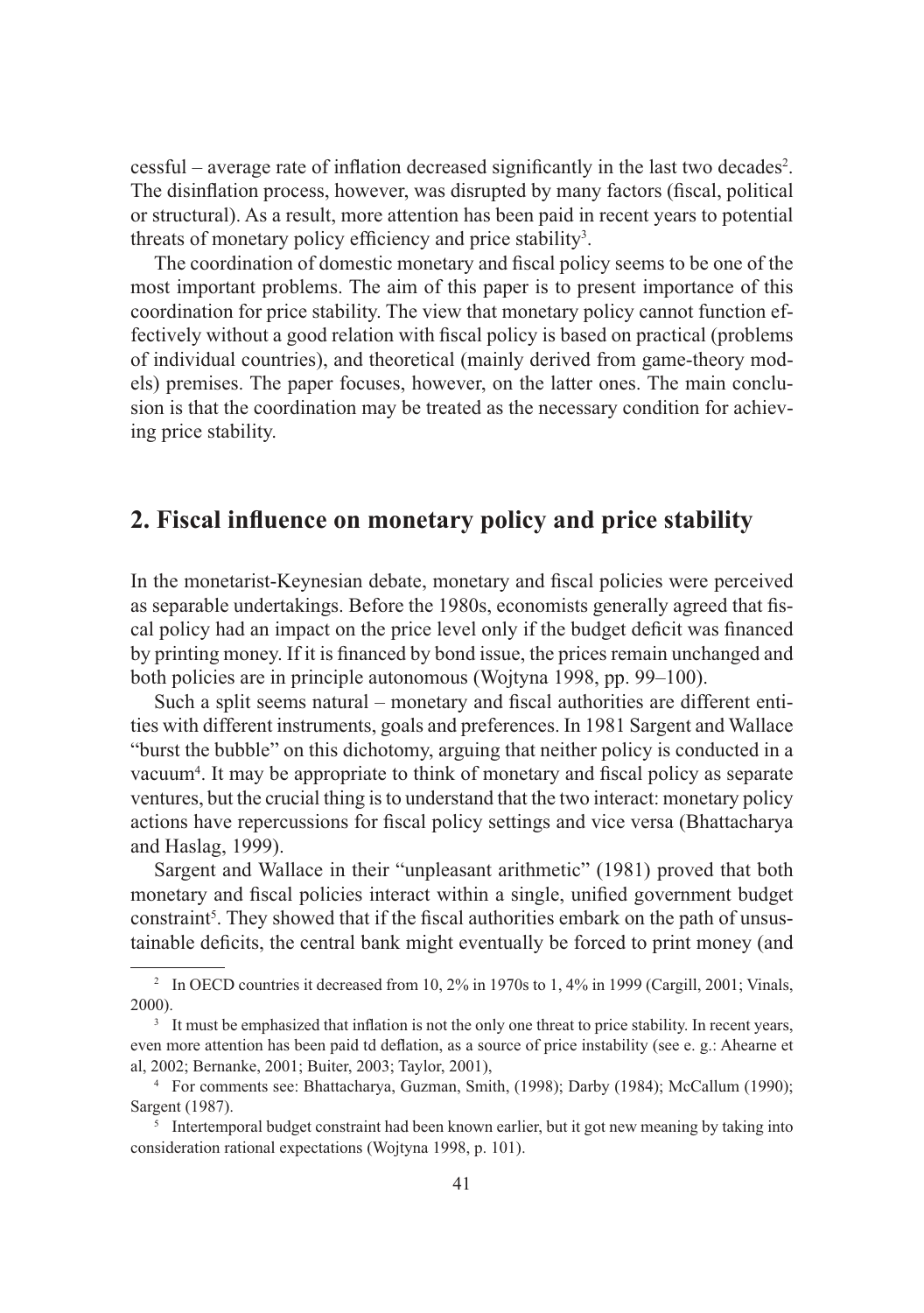inflate therefore) to fund the deficits. Then, deficits financed by bonds issue ultimately bring inflation too. Moreover, if expectations are rational<sup>6</sup>, the public realizes that the government is on such a dangerous path, and it will expect inflation to increase. As a result, the increased issue of bonds leads to an immediate increase of the inflation rate. In other words, Sargent and Wallace argue that to such extent that the path of the government's deficits is predetermined and unsustainable, the monetary policy and the price level are no longer exogenous to it (Lambertini and Rovelli, 2002).

Consequently, the fiscal policy may limit the central bank's ability to maintain price stability<sup>7</sup>. The monetary authority, sooner or later, will be forced to finance budget deficits with negative consequences for the price level<sup>8</sup>. Thus, it is clear that to achieve price stability both monetary and fiscal policies have to be consistent. The lack of consistency will result in suboptimal states of economy. In order to avoid potential disturbances, the coordination of monetary and fiscal actions is necessary.

Sargent and Wallace perceived coordination as a device for providing optimal policy-mix. Such approach was rather common in the early 1980s. However, coordination was not clearly defined in the papers considering this problem. Most often it was identified just with mutual consistence of monetary and fiscal policy, being conducive to policy goals achievement (e.g. Blinder, 1982). It is worth noticing that such understanding of coordination is very similar to that represented by the Polish classics of organization and management theory (Adamiecki, 1938; Kotarbiński 1965; Zieleniewski, 1982).

Unpleasant arithmetic has shown forcibly the interdependence of monetary and fiscal policy and initiated numerous studies of the monetary–fiscal interaction (see e.g. Alesina and Tabellini, 1987; van Aarle et al. 1995; Dotsey 1996; Tabellini, 1986). By restoring intertemporal budget constraint Sargent and Wallace's theory presents a direct influence of fiscal factors on the price level. But fiscal policy may as well have an indirect impact on prices. High nominal unindexed debt puts pressure on the central bank to unleash surprise inflation, in order to erode the real value of the debt<sup>9</sup>. An even more indirect impact of fiscal policy is also possible  $-$  via its

<sup>6</sup> When expectations are rational, price level is a function not only of the current money supply, but also expectations of the future levels of the money supply.

 $\alpha$  A similar point, although much more radical, arises in the context of the "fiscal theory of price" level"(FTPL) recently redeveloped by M. Woodford. According to the FTPL, monetary policy may be even irrelevant to price determination (see e.g. Cochrane, 2000; Leeper, 1991; Woodford 1995). This theory is, however, often criticized, among other things, for its logical "incoherence" (Buiter, 1999; Christiano and Fitzgerald, 2000).

<sup>&</sup>lt;sup>8</sup> In terms of game theory, unpleasant arithmetic may be seen as a "game of chicken", where the central bank loses. Formally, process described by Sargent and Wallace is the noncooperative Stackelberg-type game (Blackburn and Christensen, 1989).

<sup>9</sup> In fact, this is a variant of the time inconsistency problem of optimal discretionary monetary policy.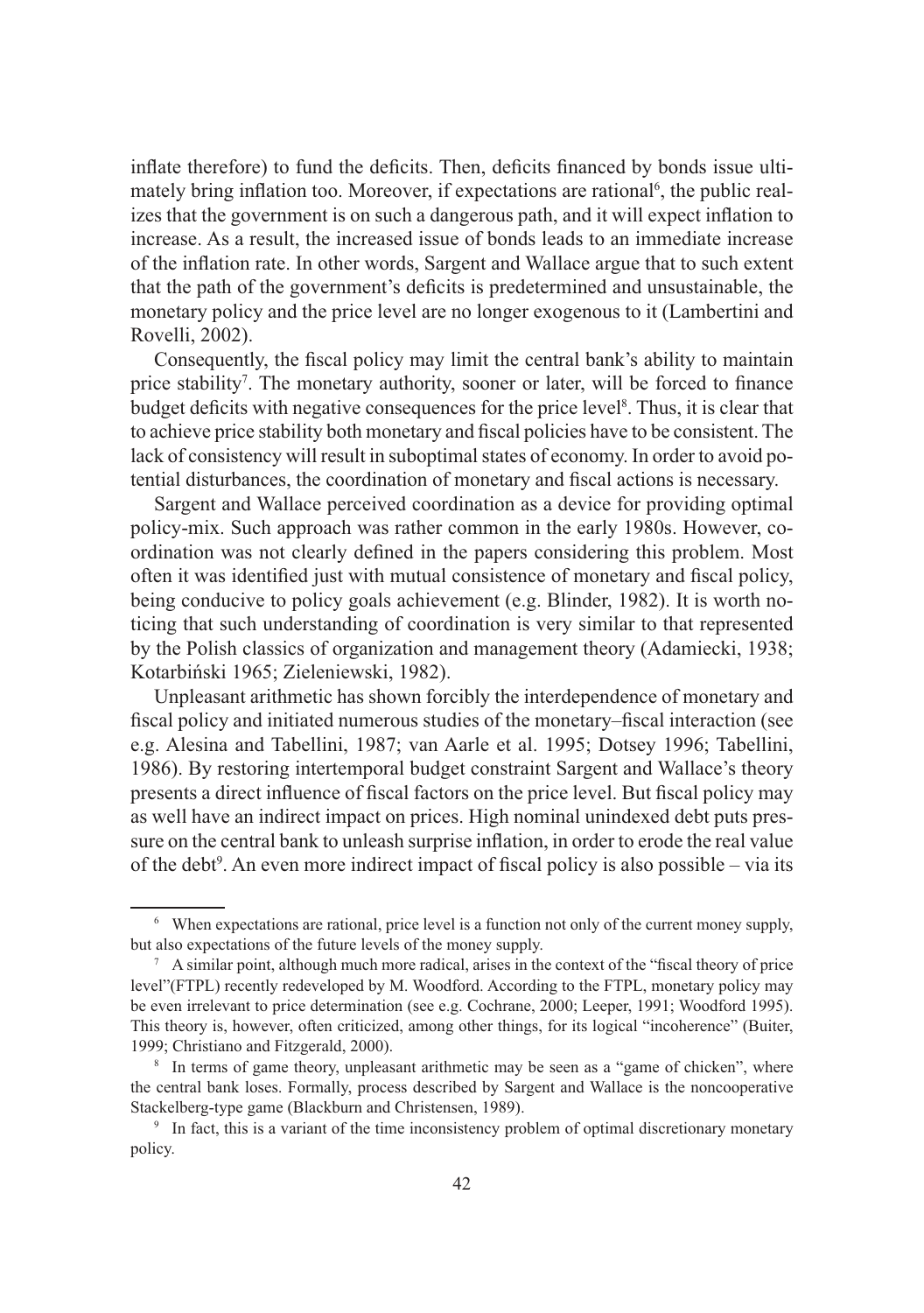influence on the state of real economy (output, real interest rates). All these factors may interfere with price stability (Lane, 2002). To maintain this stability cooperation between the two entities is needed.

Ironically, with a better understanding of importance of monetary and fiscal interactions for price stability, negative impact of fiscal factors has escalated in many countries. More ironically, independence of central banks, treated as a device for this problem, additionally deteriorated the relation between monetary and fiscal policies, sealing separation of the two policymakers.

### **3. Independence of central banks**

The establishment of independent central banks in many countries seems to be the most important institutional change in the practice of economic policy during the last twenty years. Similarly, the central bank's independence has become one of the most often studied – and probably one of the most fashionable – areas in economic theory. Most problems connected with the central bank's independence are beyond the scope of the paper, so we discuss only those which are closely linked to the policy coordination $10$ .

It is said that the more independent the central bank is, the less it will be under political influence (public choice argument) and the less forced it can be to finance deficits<sup>11</sup>. Moreover, independence is also perceived as a useful tool for overcoming a time-inconsistency problem (Eijffinger and DeHaan, 1996). Therefore, countries with independent central banks have lower levels of inflation than countries in which central banks are under direct control of the government<sup>12</sup>.

However, there is also the other side of the coin. An independent central bank may weaken relations with fiscal authorities<sup>13</sup>. A potential lack of coordination will probably result in suboptimal economic performance, so it will influence negatively the price level too $14$ . These problems may stem from one of the three causes (or combination of them):  $(1)$  the fiscal and monetary authorities might have different objec-

<sup>&</sup>lt;sup>10</sup> Central bank independence is the subject of many publications, e.g.: Cukierman, (1992), Debelle and Fischer (1994); Eijffinger and DeHaan (1996).

<sup>&</sup>lt;sup>11</sup> This argument is reversed to unpleasant arithmetic (Parkin, 1987).

 $12$  In such situation, both policies are perfectly coordinated. But in my opinion, it is very doubtful, whether it is still coordination.

<sup>&</sup>lt;sup>13</sup> As Cargill (2001) points out, central bank may become a "prisoner of its own independence". Such situation finds expression in so-called "independence trap", in which central bank, concerned with its independence, is reluctant to implement new policies and cooperate with the other policymakers. 14 The paper focuses on price stability, but, clearly, the lack of coordination will also interfere

with other economic policy goals (e.g. reducing unemployment rate).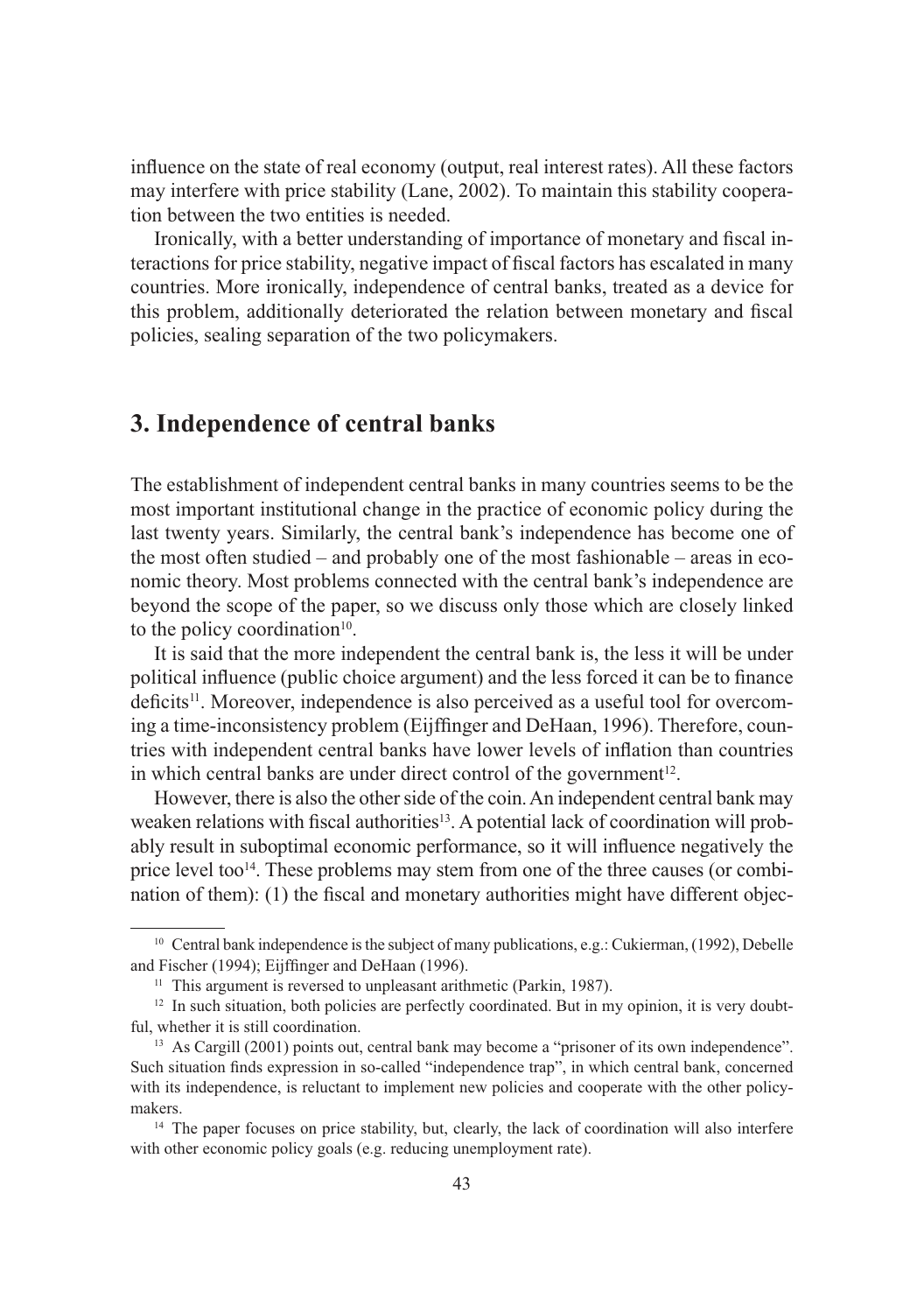tives<sup>15</sup>; (2) the two authorities might have different opinions about the likely effects of fiscal and/or monetary policy actions on the economy (they may adhere to different economic theories) and (3) the two authorities might make different forecasts of the likely state of the economy in the absence of policy interventions. As a result, coordination is weak, and none of the policymakers achieve their target (Blinder, 1982).

A situation, where the government and the central bank do not cooperate and consequences of this, has been examined in numerous papers (Nordhaus (1994), Andersen and Schneider (1986), Frankel (1998), Petit (1989) Petit and Hughes-Hallet (1990), Agell and Calmfors (1995), Debelle (1996), Leitemo (2002), Dixit and Lambertini (2002)). In many of them, game-theory approach was applied, as a particularly useful tool<sup>16</sup>. Regardless of the assumptions concerning information, time dimension or a type of the game (Stackelberg or Nash), almost all of these models show that non-cooperative behaviour leads to suboptimal states of the economy and increases variability of price and output levels<sup>17</sup>.

Thus, the central bank's independence fuels the coordination problem<sup>18</sup>. As Andersen and Schneider (1986) point out, "when we have two independent authorities, who act in their own selfish interest, then we quite often observe a conflict over the "right" policy direction. This effect should be kept in mind when quite often the argument is put forward that an independent monetary authority should be created". But it does not mean that the independence of central banks is an obstacle for coordination which cannot be overcome. To improve macroeconomic performance, both independence and coordination are necessary.

Bennet and Loayza (2000) distinguish two generations of monetary- fiscal reforms. The first one is to establish central bank's independence and fiscal discipline, the second - is to guarantee institutional incentives for domestic policy coordination. Given this, there is no trade-off between the independent central bank and the policy coordination. Then, coordination should be no longer treated as a process in which any of the policymakers is dependent. By coordination we should understand the process through which two independent authorities negotiate their strategies in order to improve the results for both $19$ .

<sup>&</sup>lt;sup>15</sup> It is usually assumed, that government places more weight on output, whereas the central bank is more concerned about inflation.

<sup>&</sup>lt;sup>16</sup> Game theory was introduced into economic policy due to new classical school. Traditionally assuming rationality of players, game theory was very suitable for new classical analysis. It is, however, neglected for being too simplistic and operated mainly in the world of certainty. For advantages of game theory see Kreps (1990) and Friedman (1986); for the critique see Havrilesky (1994) and Pollard (1993).

<sup>&</sup>lt;sup>17</sup> This strain of literature focuses in principle on issue of stabilization and strategic decisions, whereas studies initiated by unpleasant arithmetic focus on government debt financing. The two strains are of course closely linked.

<sup>&</sup>lt;sup>18</sup> One may say that independence has paid attention to a problem, which it has contributed to.

 $19$  Formulating definition in this way, we are more concerned in the process of reaching an agreement, than in the results of policymakers' decisions. Compare Blinder (1982), Benett and Loayza (2000).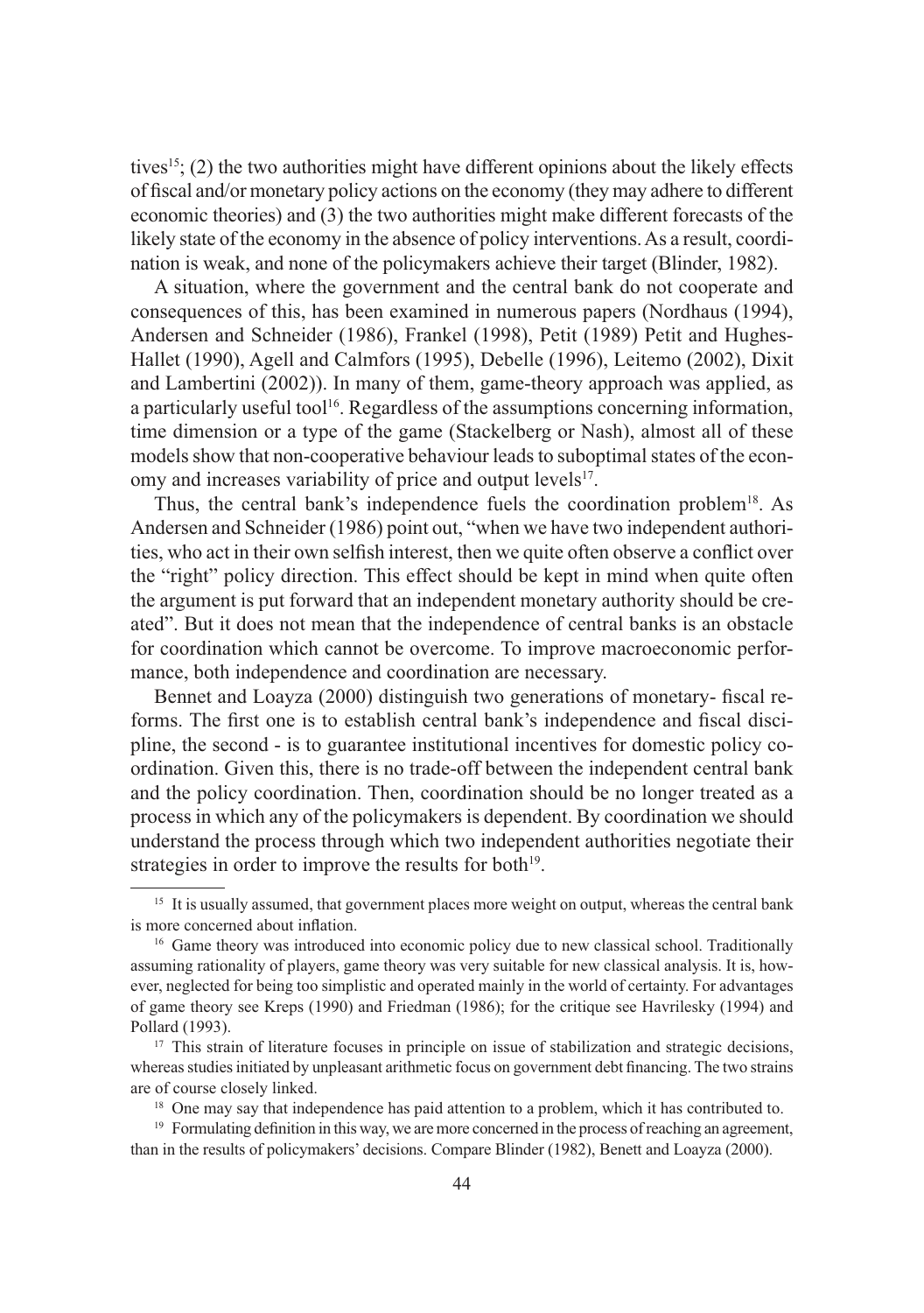## **4. Qualitative aspects of monetary policy as a premise of coordination**

The central bank's independence is one of the so-called qualitative aspects of monetary policy. The other are credibility and transparency<sup>20</sup>. All qualitative aspects have recently become much more important in planning and realizing the monetary policy (mainly as a result of greater interest in shaping expectations). Among the numerous advantages, credibility and transparency are also essential in emphasizing the need to coordinate fiscal and monetary policies.

Credibility, defined as the expectation that an announced policy will be carried out (Drazen and Masson, 1994), may be treated as a specific instrument of the monetary policy. It reinforces the influence of all other instruments (interest rates, open market operations, or moral suasion) and is an instrument itself. There are a lot of reasons why credibility might be important to the central bank: it may reduce costs of disinflation, limits the time-inconsistency problem and gives the central bank greater tactical or even strategic flexibility. A credible central bank can also act easier as a lender of the last resort in financial crises without creating fears that it has lost its dedication to reducing inflation (Blinder, 1999).

Generally, a credible central bank will find it easier to realize its main goal. This makes establishing credibility highly desirable. But credibility of the monetary policy will depend not only upon the monetary policy itself, but rather upon the perceived coherence of the overall macroeconomic programme (Blackburn and Christiansen, 1989). In other words, credibility of the monetary policy can be undermined by other factors, influencing the price level and effectiveness of the central bank. In particular, the monetary policy cannot – as it was described – function effectively without a good interplay with the fiscal policy. The latter may weaken credibility of the central bank, thus making an overall macroeconomic program less coherent. To avoid any problems with credibility, coordination, once again, is helpful.

Things seem to be a little similar when transparency of monetary policy is considered<sup>21</sup>. This aspect is also crucial to achieve price stability. Transparency contributes to greater credibility, promotes predictability in the behaviour of central banks and reduces uncertainty for economic agents (Gjedrem, 2001). Additionally, it improves accountability of the central bank (cf. Eijffinger and Hoeberichts (2000); Hochreiter and Kowalski (2000))<sup>22</sup>.

 $20$  It is related to fiscal policy as well. But in this paper coordination is considered as a device for achieving (or maintaining) price stability. This goal is attributed to the central bank, so we discuss credibility and transparency from the central bank's point of view.

 $2<sup>1</sup>$  Transparency may be understood as the extent to which the external presentation of the decisions corresponds with the internal decision making. More about transparency see in: Ferguson, 2001; Walsh, 2001.

 $^{22}$  In the Polish literature the problem of accountability is broadly discussed in Wojtyna (2002).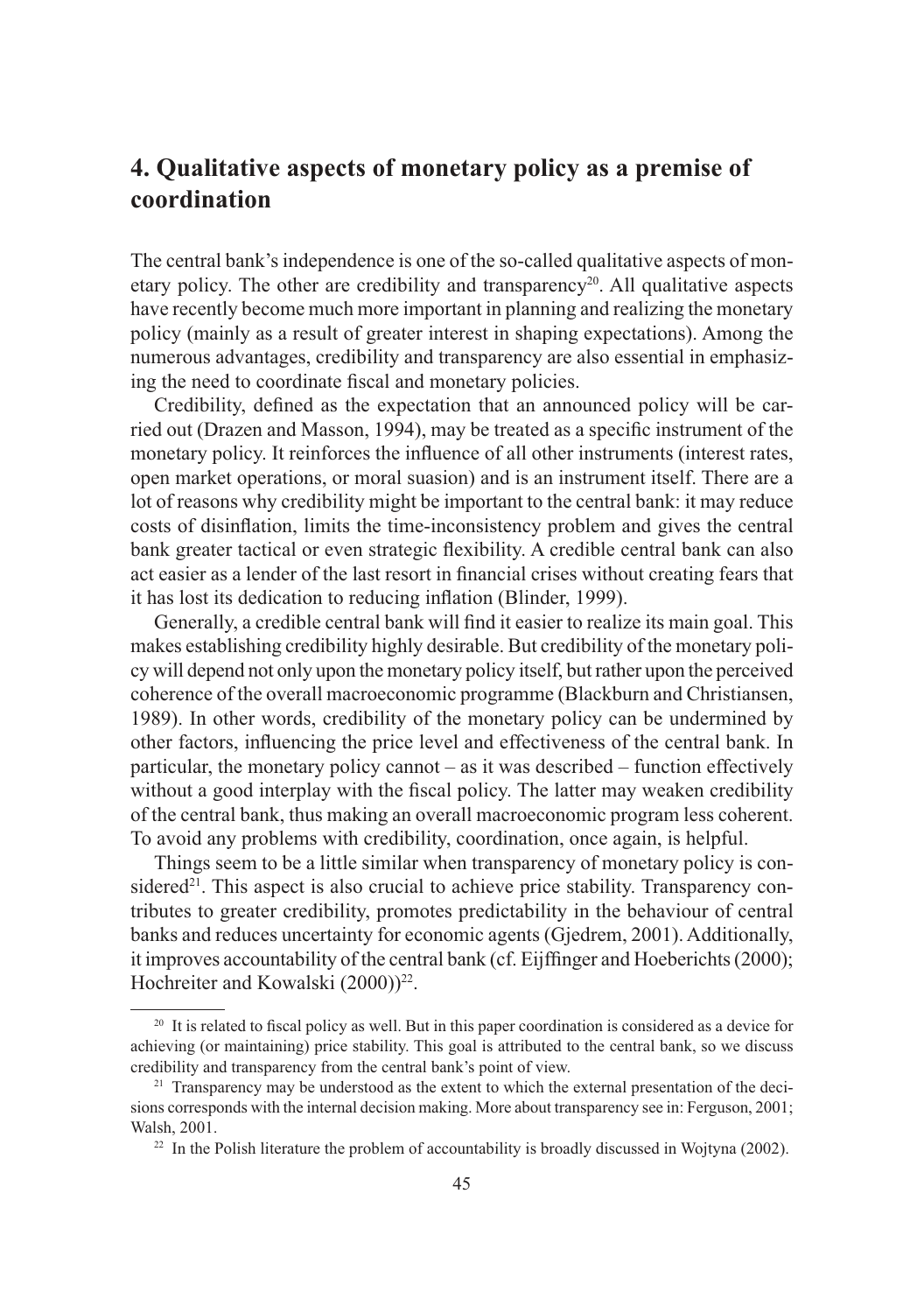It is very important to enhance transparency in relation between monetary and fiscal authorities. It is conducive to identification of the policymakers' responsibilities and goals, thus decreasing uncertainty for economic agents. As the public confidence in the information received from the two authorities grows (along with its understanding), its expectations may be easily influenced and price stability may be achieved at a lower cost<sup>23</sup>. Policy coordination, which may provide better (i. e. more timely, accurate and reliable) information, is therefore desirable<sup>24</sup>.

Qualitative aspects of economic policy discussed above emphasize the need for coordination, at the same time showing clearly interdependencies between the monetary and fiscal authorities. As Blackburn and Christiansen (1989) point out, strengthening them should go along with the intellectual and political consensus on the economic theory being used as well as on the objectives and the conduct of the economic policy.

### **5. Other reasons for monetary-fi scal coordination**

Potential effects of the struggle between an independent central bank and a fiscal authority over economic policy and the need for credibility and transparency are probably the most important reasons why coordination is so important. It does not exhaust the subject, however. Among many other reasons, the problem of targetinstrument approach to formulating economic policy and financial stability should be mentioned.

As Blinder ((1982) remarks, the traditional targets and instruments approach of Tinbergen and Theil provides a useful framework for thinking about policy coordination because the coordination problem is basically the one of shortage of effective instruments. If the policymaker had enough instruments, the need for coordination would not be so important. But in the real world, the likelihood that we have surplus instruments (compared to the number of policy goals) is very small. There may be more goals than it is traditionally assumed and the instruments themselves may be the targets. Additionally, time dimension (and time-lags connected with  $it^{25}$ ) should be taken into consideration. But the most embarrassing problem

<sup>&</sup>lt;sup>23</sup> In this case transparency facilitates also reaching the social consensus on the objectives of economic policy (Worrell, 2000).<br><sup>24</sup> The influence is also reverse: monetary-fiscal coordination will improve transparency of the

overall economic policy.

<sup>&</sup>lt;sup>25</sup> The problem of time lags in monetary policy was not perceived as important during the dominance of new classical school – the consequence of rational character of expectations has been time lags approaching zero. Importance of time lags has increased due to bounded rationality hypothesis (Kowalski, 2002).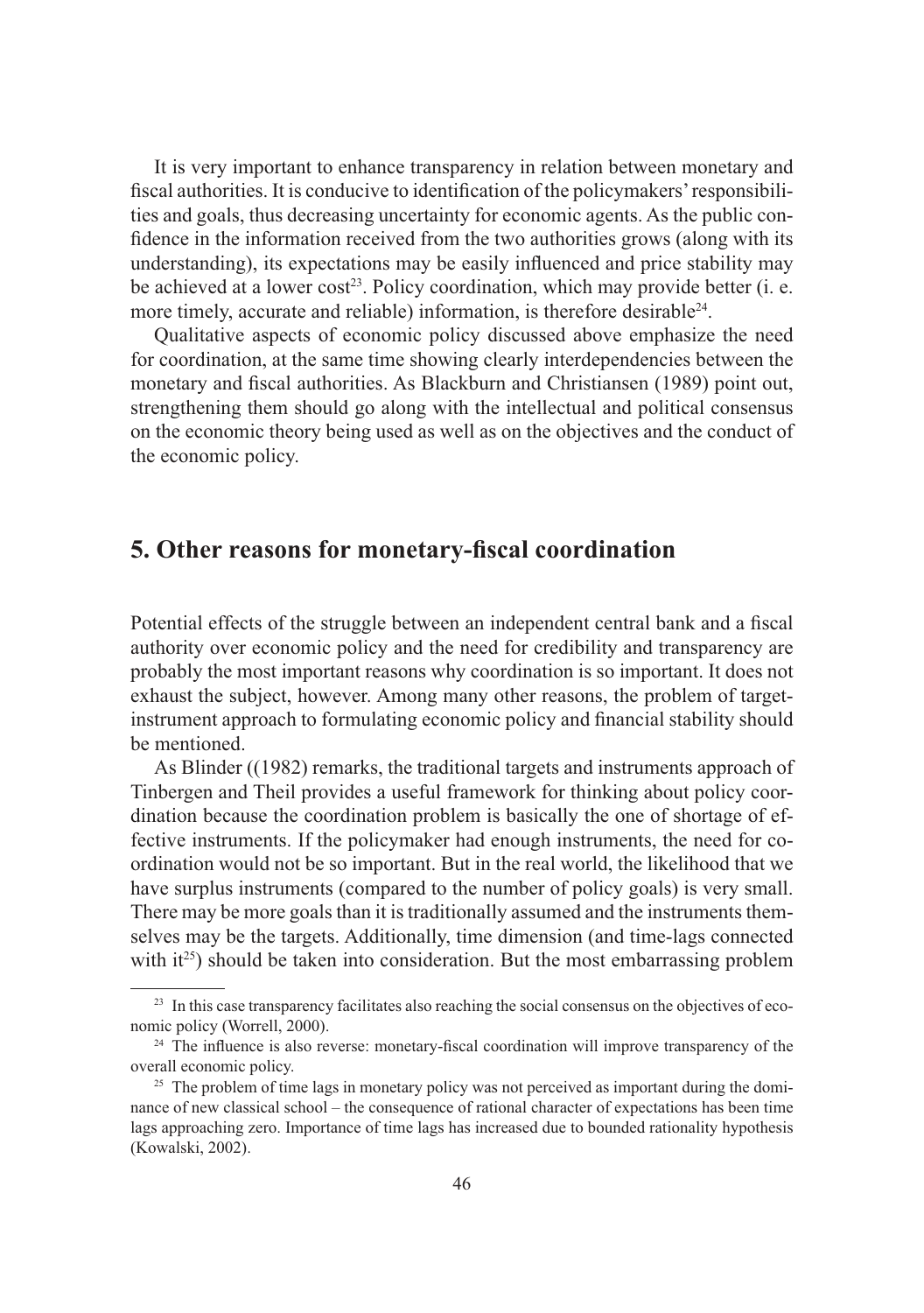here is uncertainty<sup>26</sup>. For example, according to Blinder (1982, policymakers may feel less uncertain about the effects of particular monetary-fiscal combinations than they do about the effects of individual instruments used in isolation. If so, coordination then becomes much more critical for accomplishing policy targets.

Approach provided by Tinbergen is still in use (Blinder, 1998). It is, however, no longer appropriate for modern institutional conditions. A better concept, though also criticized, appears to be the "assignment", suggested by Robert Mundell (1962). According to his solution, every instrument should be linked to the target it influences the most (see Wojtyna, 1998). The assignment fails when policymakers do not have enough instruments. This may lead to the so-called situation of "onearmed policymaker"27. This situation, corresponding with the reality of economic policy in many countries, raises clearly the question of coordination. Cooperation of monetary and fiscal authorities may limit problems connected with the shortage of policy instruments.

Finally, we should look beyond the goal of price stability and pay attention to financial stability which, in the face of frequent and dangerous financial crises of the 1990s, has become one of the most often discussed questions by both economists and politicians<sup>28</sup>. It is commonly agreed that coordination of monetary and fiscal policy is a way to achieve financial stability, with all the benefits it brings. The lack of coordination, however, is perceived as a one of the macroeconomic factors, increasing instability of financial systems<sup>29</sup>.

### **6. Concluding remarks**

The above-mentioned premises of coordination make its establishment very desirable. Coordination helps to reduce the target-instruments problem, is conducive to financial stability and improves credibility and transparency of both monetary and fiscal policy. Coordination, understood as the process through which two independent authorities, namely the central bank and the government, negotiate their strategies, also creates an environment in which these authorities may effectively realise their policies. The lack of coordination will result in non-optimal policy mix, deteriorating policy outcomes, for instance due to disruptive fiscal factors (like excessive budget deficits and public debt) or a too contractionary monetary policy which in many opinions has recently been the case of Poland.

<sup>&</sup>lt;sup>26</sup> Uncertainty was introduced into Tinbergen's analysis by W. Brainard.

<sup>27</sup> This problem was raised in Sachs and Larrain, 1993.

<sup>28</sup> Financial stability is discussed in Kiedrowska and Marszałek (2002a, 2002b, 2003).

<sup>&</sup>lt;sup>29</sup> Moreover, price stability which, as it has been shown, coordination is conducive to, is perceived as a precondition of financial stability.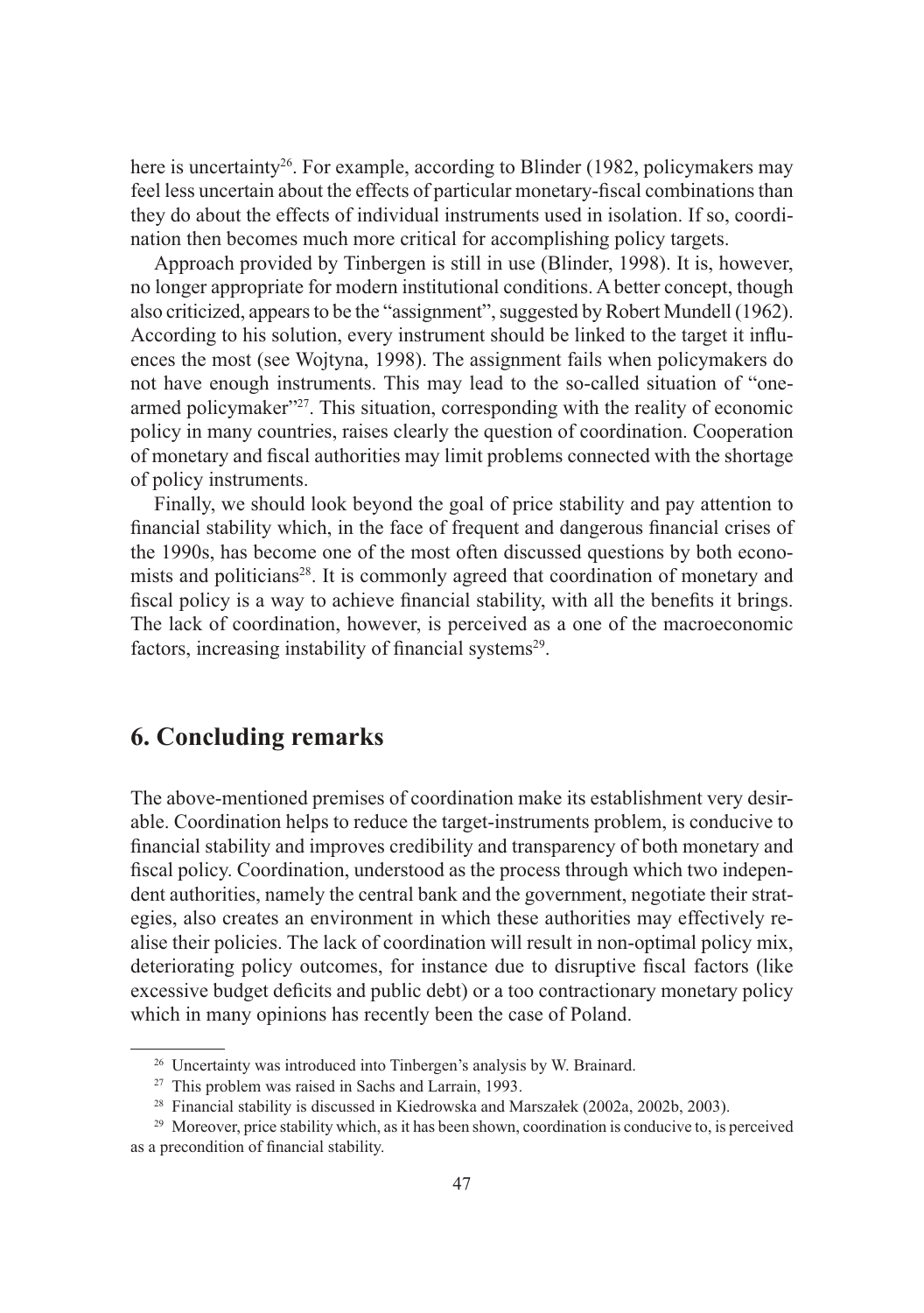Thus, coordination of monetary and fiscal policy may be treated as the necessary condition for achieving price stability (preventing or reducing both deflation and inflation). Such a point of view has been adopted in this paper; nonetheless, one could of course go further and treat coordination as beneficial also to achieve other economic policy goals. In other words, some revival of interest in short-term stabilization in the economic literature (noticeable, for instance, at the 2002's Conference in Jackson Hole) does not depreciate the importance of coordination.

The crucial question then is how to provide coordination of monetary and fiscal actions. Institutional solutions approved in individual countries are fairly diverse. In the developed countries with a liquid and effective financial market, coordination is provided by this market itself. Market forces are the main mechanism, forcing the policymakers to coordinate its operations. Therefore, there is no need for explicit policy coordination and clear separation of the policymakers' responsibilities is sufficient. The problem is much more complicated in the countries with underdeveloped financial markets where explicit and strict coordination (of policies, particular instruments and information as well) is required.

Obviously, nobody expects that one perfect solution exists . There is no doubt, however, that for efficient coordination political consensus and will is needed, as well as proper legislation and institutional framework. Additionally, some issues deserve special emphasizing. First, coordination will not balance policy mistakes. Second, in many countries coordination is much more difficult, because of the third player in the game, i.e. debt management agency. Third, similarly, we should also take into consideration the exchange rate regime. Fourth, coordination should not be treated as an argument in favour of limiting central bank's independence.

#### **References**

- Adamiecki K. (1938), *O istocie naukowej organizacji*, Koło Naukowe Organizacji Studentów Politechniki Warszawskiej, Warszawa.
- Ahearne A., Gagnon J., Haltmaier J., Kamin S. and others (2002), *Preventing deflation: Lessons from Japan's experiences in the 1990s*, Board of Governors, International Finance Discussion Paper, No. 729.
- Agell J., Calmfors L., Jonsson G. (1995), *Fiscal policy when monetary policy is tied to the mast*, "European Economic Review", No. 40, pp. 1413–1440.
- Alesina A., Tabellini G. (1987), *Rules and discretion with non-coordinated monetary and fi scal policy*, "Economic Inquiry" Vol. XXV, October, pp. 619–630.
- Andersen M., Schneider T. (1986), *Coordination of fiscal and monetary policy under different institutional arrangements*, "European Journal of Political Economy", February, pp. 182–196.

Barro R. (1995), *Inflation and economic growth*, NBER Working Paper, no. 5326.

Benett H., Loayza N. (2000), *Policy biases when the monetary and fiscal authorities have different objectives*, Central Bank of Chile Working Papers, No. 66, pp. 1–41.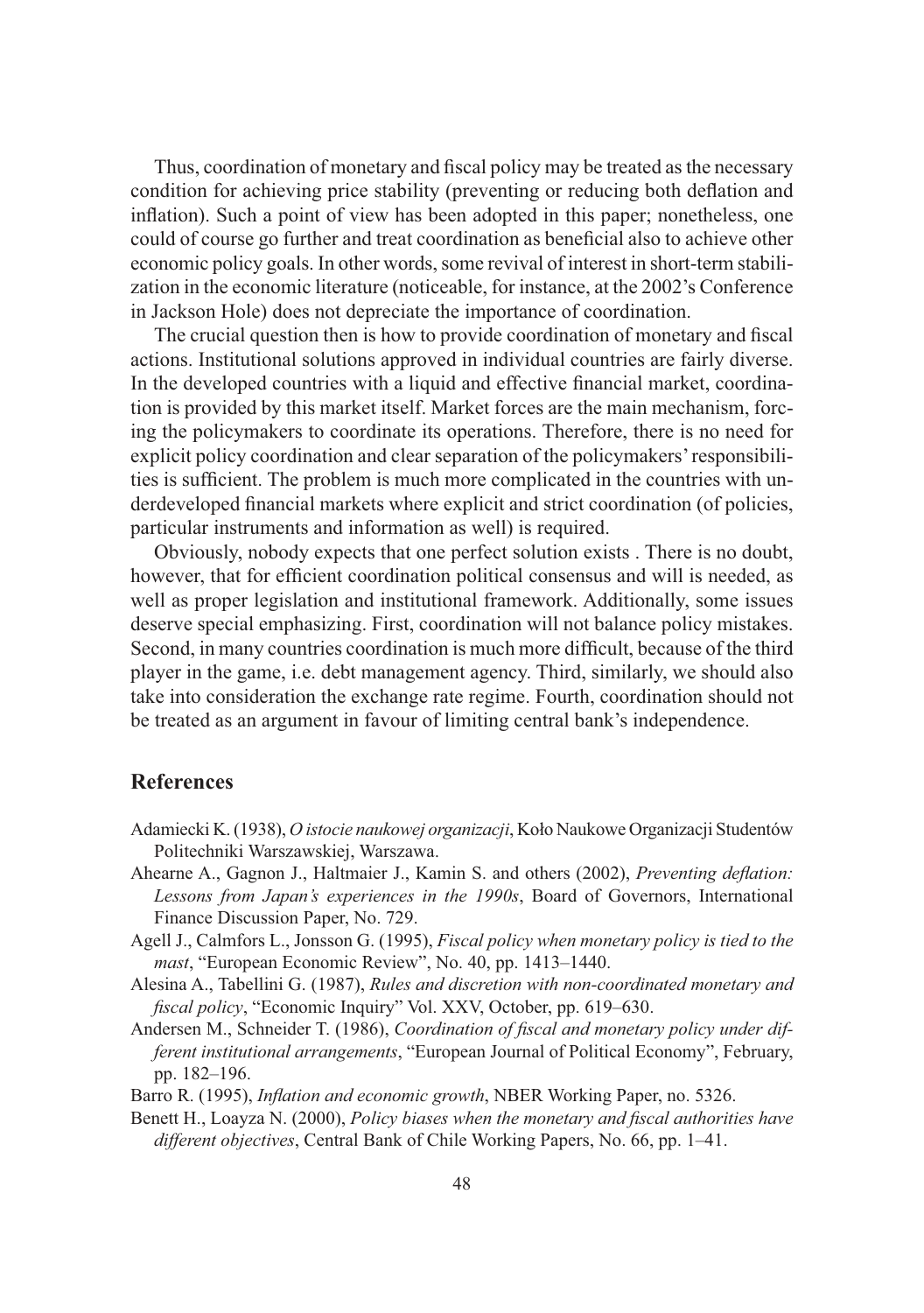- Bernanke B. (2002), *Deflation making sure "it" doesn't happen here*, "BIS Review", No. 68.
- Bhattacharya J., Haslag j. (1999), *Monetary policy arithmetic: some recent contributions*, "Federal Reserve Bank of Dallas Economic and Financial Review", No. 3, pp. 26–36.
- Blackburn K., Christensen M. (1989), *Monetary policy and policy credibility: theories and evidence*, "Journal of Economic Literature", vol. XXVII, pp. 1–45.
- Blinder A. (1999), *Central bank credibility: Why do we care? How do we build it?* NBER Working Papers, No. 7101.
- Blinder A. (1998), *Central banking in theory and practice*, MIT Press, Cambridge.
- Blinder A. (1982), *Issues in the coordination of monetary and fiscal policy*, in: *Monetary policy issues in the 1980s*, A Symposium Sponsored by the Federal Reserve Bank of Kansas City, Jackson Hole, pp. 1–42.
- Buiter W., *Deflation: Prevention and Cure*, NBER Working Paper, No. 9623.
- Cargill T. F. (2001), *Monetary policy, defl ation, and economic history: lessons for the Bank of Japan*, Monetary and Economic Studies (Special Edition), pp. 113–134.
- Christiano L. J., Fitzgerald T. J. (2000), *Understanding the fiscal theory of price level*, NBER Working Paper, No. 7668.
- Cochrane J. (2000), *Money as stock: Price level determination without no money demand*, NBER Working Paper, No. 7489.
- Cotarelli C., Griffiths M., Moghadam R. (1998), *The nonmonetary determinants of inflation: a panel data study*, IMF Working Paper 98/23, pp. 1–23.
- Cukierman A., *Central bank strategy, credibility and independence*, MIT Press, Cambridge 1992.
- Darby M. (1984), *Some pleasant monetarist arithmetic*, "Federal Reserve Bank of Minneapolis Quarterly Review", Spring, pp. 15–20.
- Debelle G. (1996), *Central bank independence: A free lunch?* IMF Working Papers, No. 1, pp. 1–19.
- Dixit A., Lambertini L. (2002), *Fiscal discretion destroys monetary commitment*, Manuscript, Princeton University, pp. 1–26.
- Dotsey M. (1996), *Some not-so-unpleasant monetarist arithmetic*, "Federal Reserve Bank of Richmond Quarterly Review", Vol. 82/4, pp. 73–91.
- Drazen A., Masson P. (1994), *Credibility of policy versus credibility of policymakers*, NBER Working Papers, No. 4440, pp. 1–30.
- Eijffinger S.W., DeHaan J. (1996), *The political economy of central bank independence*, Princeton University, Princeton.
- Eijffinger S.W., Hoeberichts M.M. (2000), *Central bank accountability and transparency: Theory and some evidence, "*Deutsche Bundesbank Discussion Paper" No. 6, pp. 1–23.
- Ferguson R. (2001), *Transparency in central banking: rationale and recent developments*, "BIS Review", No. 31
- Fischer S. (1996), *Why are central banks pursuing long-run price stability*, Federal Reserve Bank of Kansas City.
- Frankel J.A. (1998), *The implications of conflicting models for coordination between monetary and fi scal policymakers*, in: R. C. Bryant et al (ed.), *Empirical macroeconomics for interdependent economies*, Washington: Brooking Institution, pp. 238–254.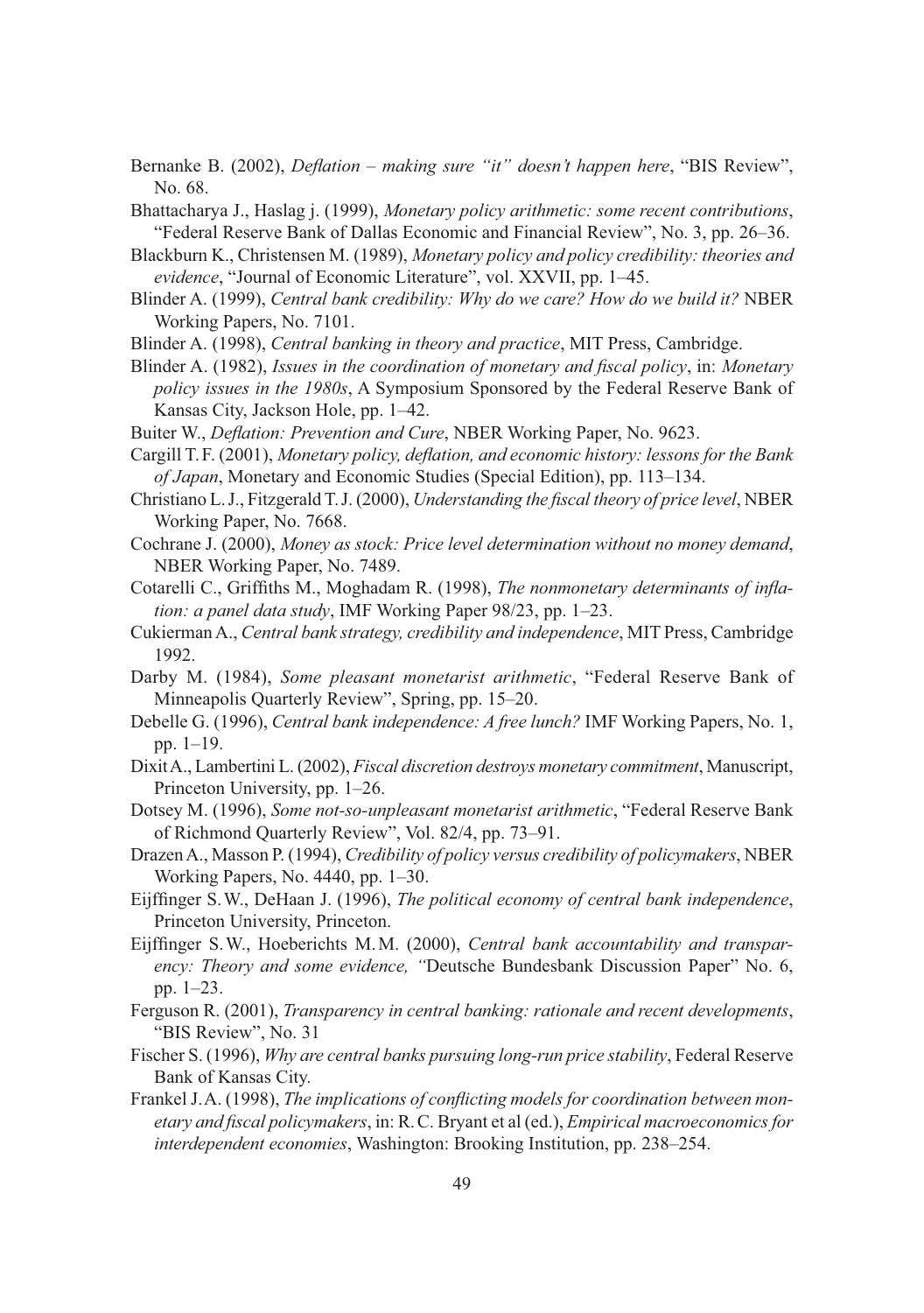- Friedman J. (1986), *Game theory with applications to economics*, Oxford University Press, New York-Oxford.
- Havrilesky T. (1994), *The political economy of monetary policy*, "European Journal of Political Economy", No. 1, pp. 111–134.
- Hochreiter E., Kowalski T. (2000), *Central banks in european emerging market economies in the 1990s, "*Banca Nationale Del Lavoro Quarterly Review", March 2000, pp. 45–70.
- Goodfriend M. (2001), *Financial stability, defl ation and monetary policy*, "Federal Reserve Bank of Richmond Working Paper", No. 01.
- Issing O. (2000), *Why price stability?* in: *First ECB Central Banking Conference: why price stability?* European Central Bank, Frankfurt, November 2000, pp. 179–226.
- Kiedrowska M., Marszałek P. (2002a), *Stabilność finansowa pojęcie, cechy i sposoby jej zapewnienia*, part I, "Bank i Kredyt", No. 3, pp. 20–35.
- Kiedrowska M., Marszałek P. (2002b), *Stabilność finansowa pojęcie, cechy i sposoby jej zapewnienia*, part II, "Bank i Kredyt", No. 4, pp. 18–35.
- Kiedrowska M., Marszałek P. (2003), *Bank centralny i stabilność finansowa*, "Bank i Kredyt", No. 6, pp. 4–19.
- Kreps D. (1990), *Game theory and economic modeling*, Oxford University Press, Oxford.
- Kotarbiński K. (1965), *Traktat o dobrej robocie*, Zakład Narodowy im. Ossolińskich, Wrocław–Warszawa.
- Kowalski T. (2002), *H.A. Simon's bounded rationality hypothesis and expectation formation,* "The Poznań University of Economics Review", Vol. 1, No. 2, pp. 5–24.
- Kuttner K. N. (2003), *The monetary fiscal policy mix: perspectives from the U.S.*, "Bank i Kredyt", No. 11–12, pp. 206–35.
- Lambertini L., Rovelli R. (2002), *Monetary and fiscal policy coordination and macroeconomic stabilization. A theoretical analysis*, Bologna, mimeo.
- Lane P.R. (2002), *Monetary-fiscal interactions in an uncertain world: Lessons for european policymakers*, mimeo.
- Leeper E. (1991), *Equilibria under "active" and "passive" monetary and fiscal policies*, "Journal of Monetary Economics", Vol. 27, pp. 129–147.
- Leitemo K. (2002), *Exchange-rate and interest-rate dynamics in a fiscal-monetary policy game under infl ation targeting*, Norges Bank Working Paper, www.norges-bank.no.
- Mishkin F.S. (1997), *Strategies for controlling inflation*, NBER Working Paper, No. 6122.
- Mundell R. (1962), *The appropriate use of monetary and fiscal policy for internal and external stability*, IMF Staff Papers, No. 1.
- Nordhaus W.D. (1994), *Policy game: coordination and independence in monetary and fiscal policies*, "Brooking Papers on Economic Activity", No. 2, pp. 139–215.
- Parkin M. (1987), *Domestic monetary institutions and deficits*, in: M.J. Buchanan et al (ed.), *Deficits*, Oxford: Blackwell, pp.
- Petit M. L. (1989), *Fiscal-monetary coordination: A differential game approach*, "Journal of Applied Econometrics"*,* Vol. 4, pp. 161–179.
- Petit M. L., Hughes-Hallet A. (1990), *Cohabitation or forced marriage? A study of the*  costs of failing to coordinate fiscal and monetary policies, Weltwirtschaftliches Arch., pp. 662–89.